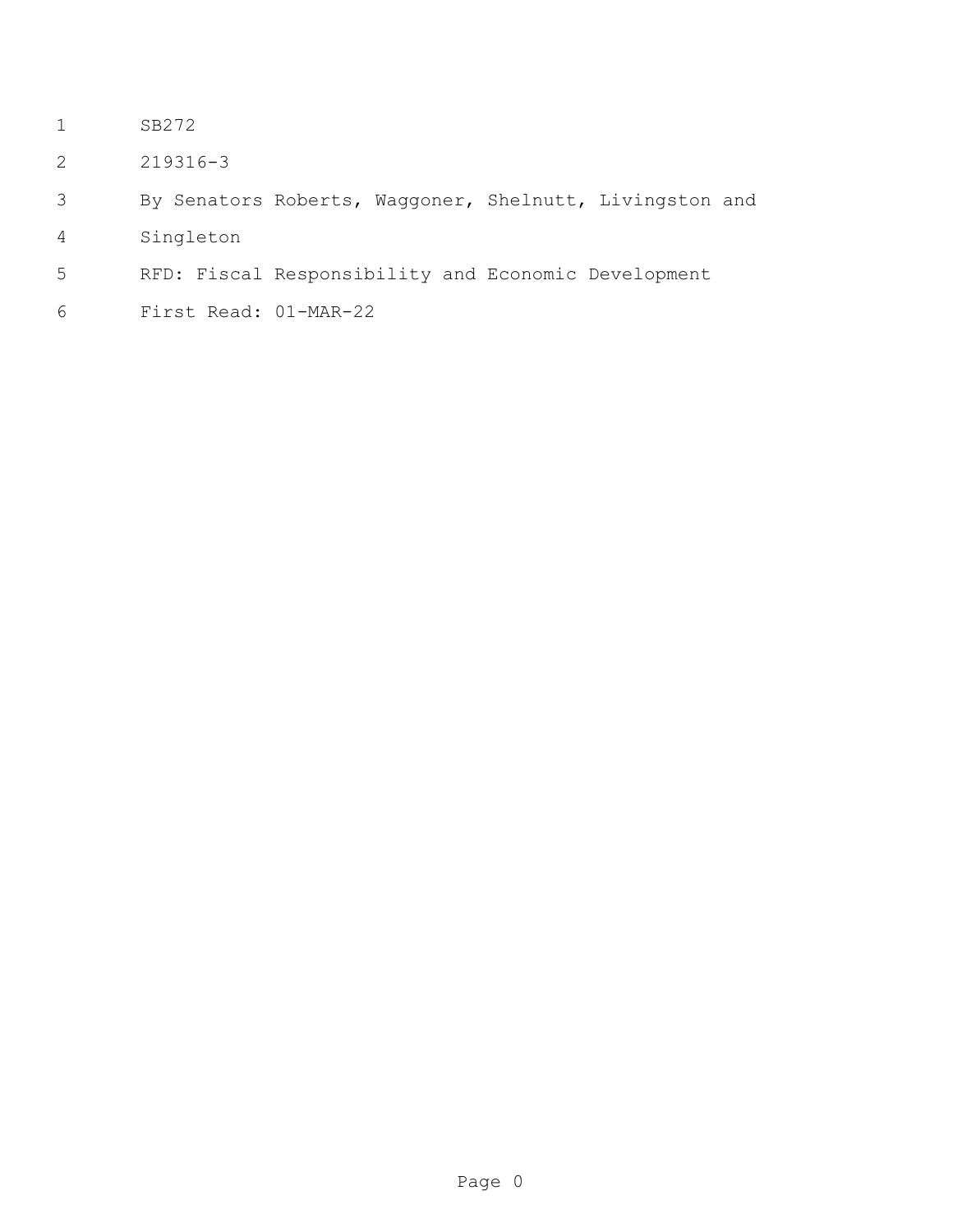SB272 ENROLLED, An Act, Relating to the practice of medicine; to repeal Sections 34-24-500 through 34-24-508, Code of Alabama 1975, relating to the licensing of the practice of medicine and osteopathy across state lines; to add a new Article 12 to Chapter 24 of Title 34, Code of Alabama 1975; to provide for 10 the practice of telemedicine in the state. 11 BE IT ENACTED BY THE LEGISLATURE OF ALABAMA: Section 1. Article 12 is added to Chapter 24 of Title 34, Code of Alabama 1975, to read as follows: Article 12. 15 §34-24-700. 16 16 It is the intent of the Legislature to expand access to safe, effective health care services for the residents of this state through the use of various electronic devices and technologies. The Legislature finds and declares the following: (1) Telehealth has proven to be a viable tool to supplement traditional, in-person services and provides additional ways for individuals to access medical care.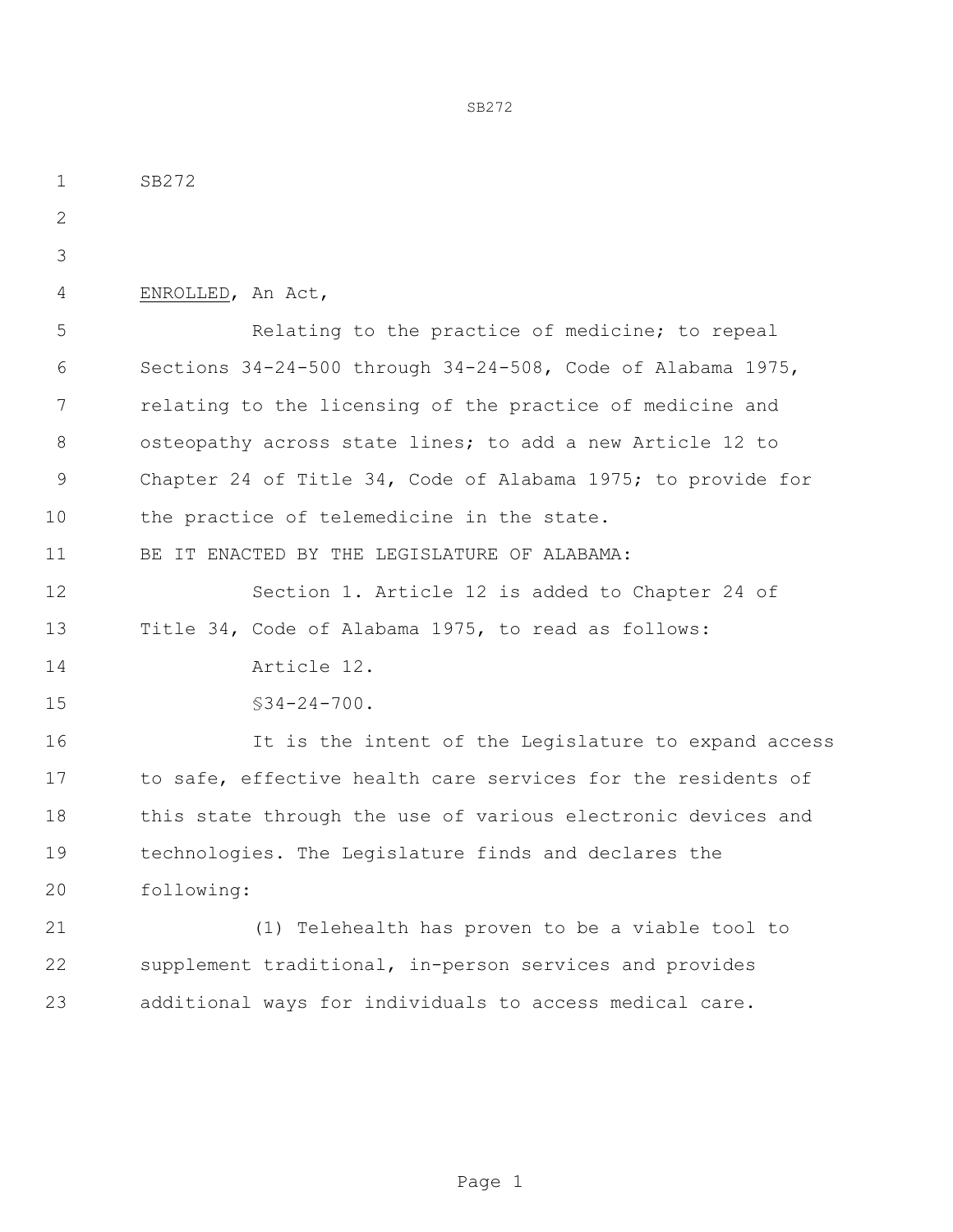| $\mathbf 1$    | (2) Allowing physicians to utilize telehealth                  |
|----------------|----------------------------------------------------------------|
| 2              | medical services and other electronic devices to provide care  |
| 3              | will positively impact residents of this state.                |
| 4              | (3) Telehealth should be promoted as sound public              |
| 5              | policy and should be available to every Alabama resident,      |
| 6              | irrespective of their race, identity, age, income,             |
| 7              | socioeconomic class, or geographic location.                   |
| 8              | $$34-24-701.$                                                  |
| $\overline{9}$ | For the purposes of this article, the following                |
| 10             | terms shall have the following meanings:                       |
| 11             | (1) ASYNCHRONOUS. The electronic exchange of health            |
| 12             | care documents, images, and information that does not occur in |
| 13             | real time, including, but not limited to, the collection and   |
| 14             | transmission of medical records, clinical data, or laboratory  |
| 15             | results.                                                       |
| 16             | (2) BOARD OF MEDICAL EXAMINERS. The Alabama Board of           |
| 17             | Medical Examiners established pursuant to Section 34-24-53.    |
| 18             | (3) CONTROLLED SUBSTANCE. The same meaning as                  |
| 19             | defined in Section 20-2-2. This term includes an immediate     |
| 20             | precursor, as defined in Section 20-2-2.                       |
| 21             | (4) DIGITAL HEALTH. The delivery of health care                |
| 22             | services, patient education communications, or public health   |
| 23             | information via software applications, consumer devices, or    |
| 24             | other digital media.                                           |
|                |                                                                |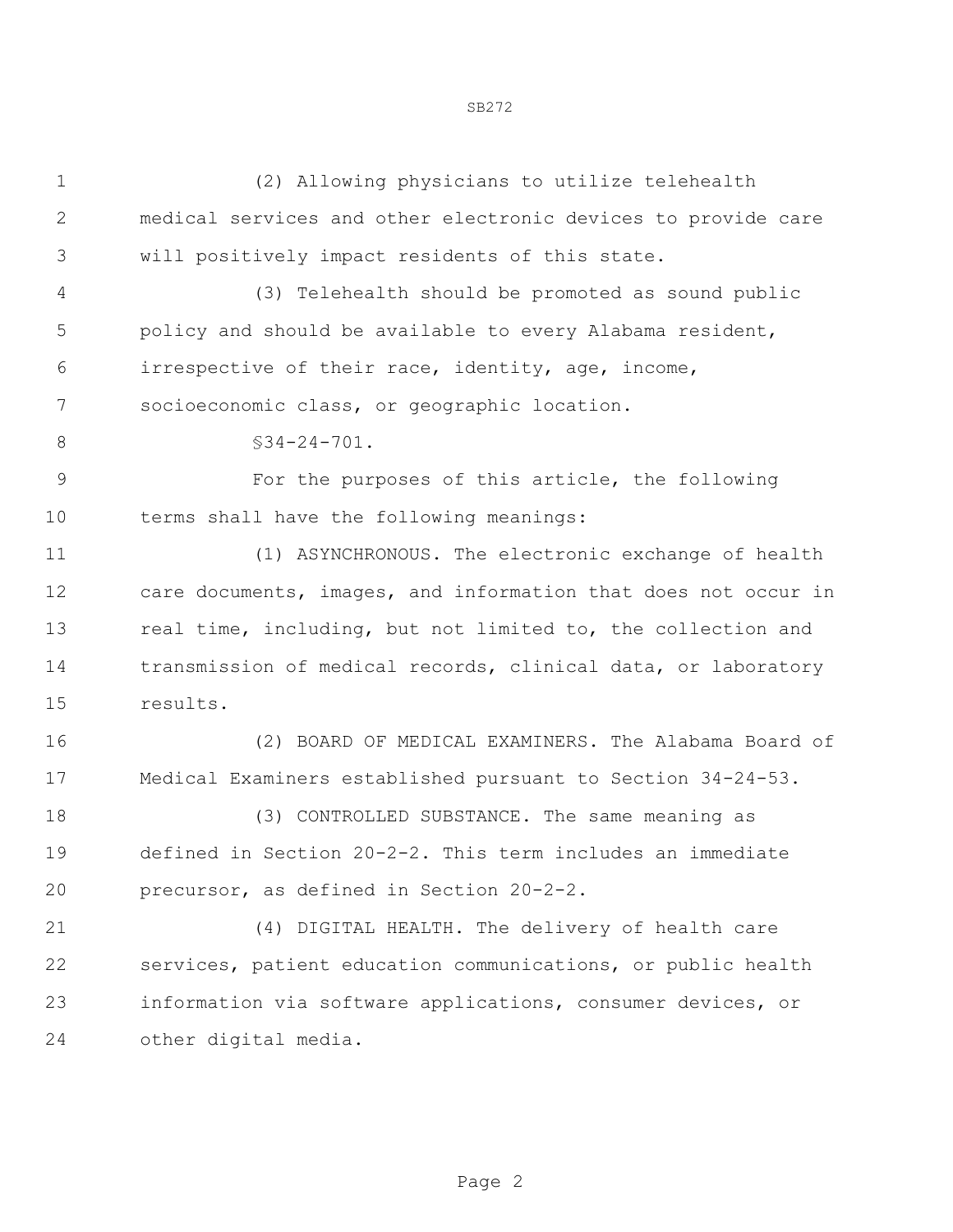(5) DISTANT SITE. The physical location of a physician at the time in which telehealth medical services are provided.

 (6) HEALTH INSURANCE PORTABILITY AND ACCOUNTABILITY ACT (HIPAA). The Health Insurance Portability and Accountability Act of 1996, Public Law 104-191, §264, 110 Stat. 1936.

 (7) LEGEND DRUG. Any drug, medicine, chemical, or poison bearing on the label the words, "Caution, federal law prohibits dispensing without prescription" or other similar wording indicating that the drug, medicine, chemical, or poison may be sold or dispensed only upon the prescription of a licensed medical practitioner.

 (8) MEDICAL LICENSURE COMMISSION. The Alabama Medical Licensure Commission established pursuant to Section 34-24-310.

 (9) MEDICAL SUPPLIES. Non-drug medical items, including durable medical equipment, which may be sold or dispensed only upon the prescription of a licensed medical practitioner.

 (10) ORIGINATING SITE. The physical location of a patient at the time in which telehealth medical services are provided.

 (11) PHYSICIAN. Either a doctor of medicine who is licensed to practice medicine or a doctor of osteopathy who is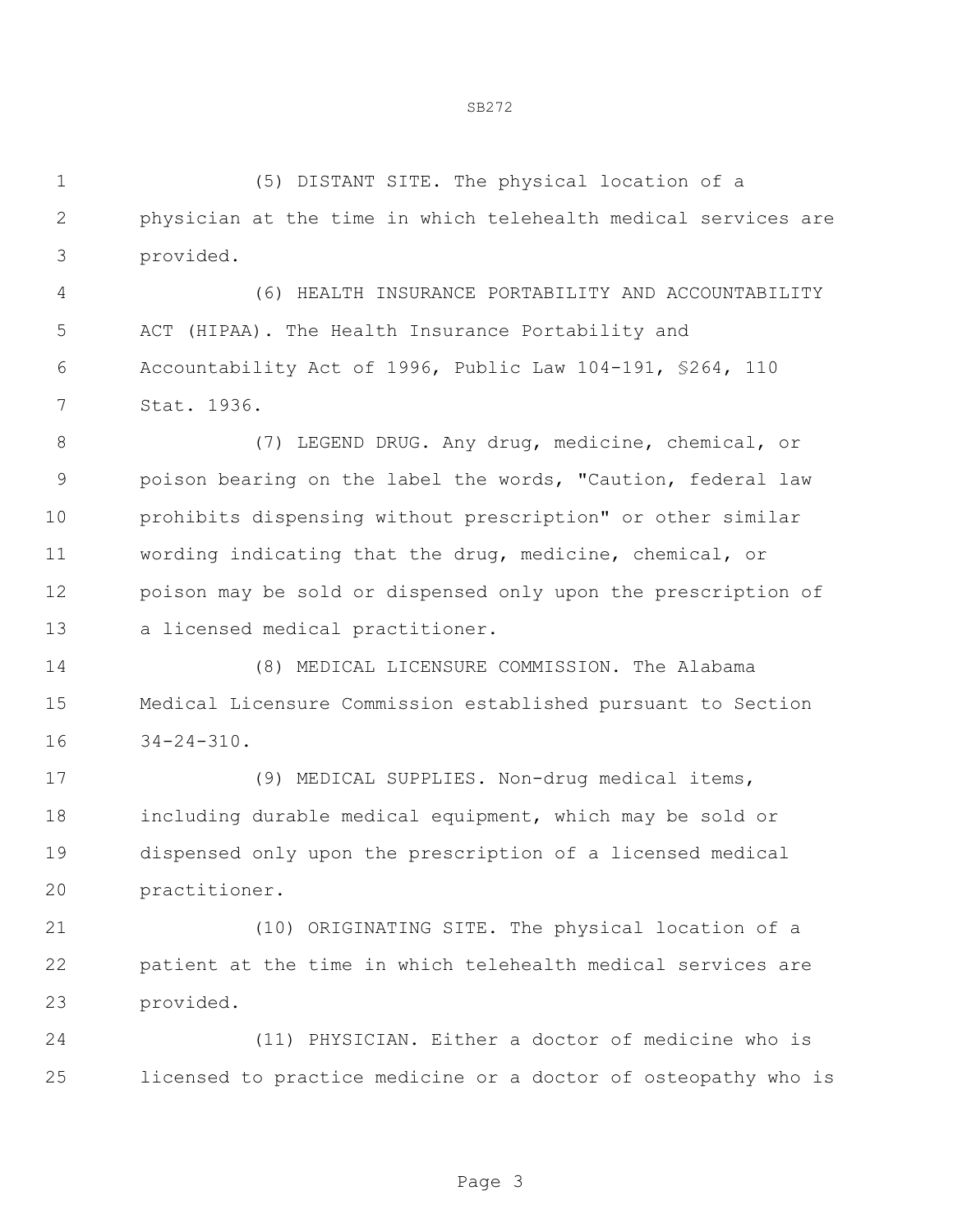licensed to practice osteopathy in a state, commonwealth, district, or territory of the United States.

 (12) PRESCRIBER. Any person who possesses an active Alabama controlled substance certificate or a Qualified Alabama Controlled Substances Registration Certificate issued by the Board of Medical Examiners.

 (13) SYNCHRONOUS. The real-time exchange of medical information or provision of care between a patient and a physician via audio/visual technologies, audio only technologies, or other means.

 (14) TELEHEALTH. The use of electronic and telecommunications technologies, including devices used for digital health, asynchronous and synchronous communications, or other methods, to support a range of medical care and public health services.

 (15) TELEHEALTH MEDICAL SERVICES. Digital health, telehealth, telemedicine, and the applicable technologies and devices used in the delivery of telehealth. The term does not include incidental communications between a patient and a physician.

 (16) TELEMEDICINE. A form of telehealth referring to the provision of medical services by a physician at a distant site to a patient at an originating site via asynchronous or synchronous communications, or other devices that may adequately facilitate and support the appropriate delivery of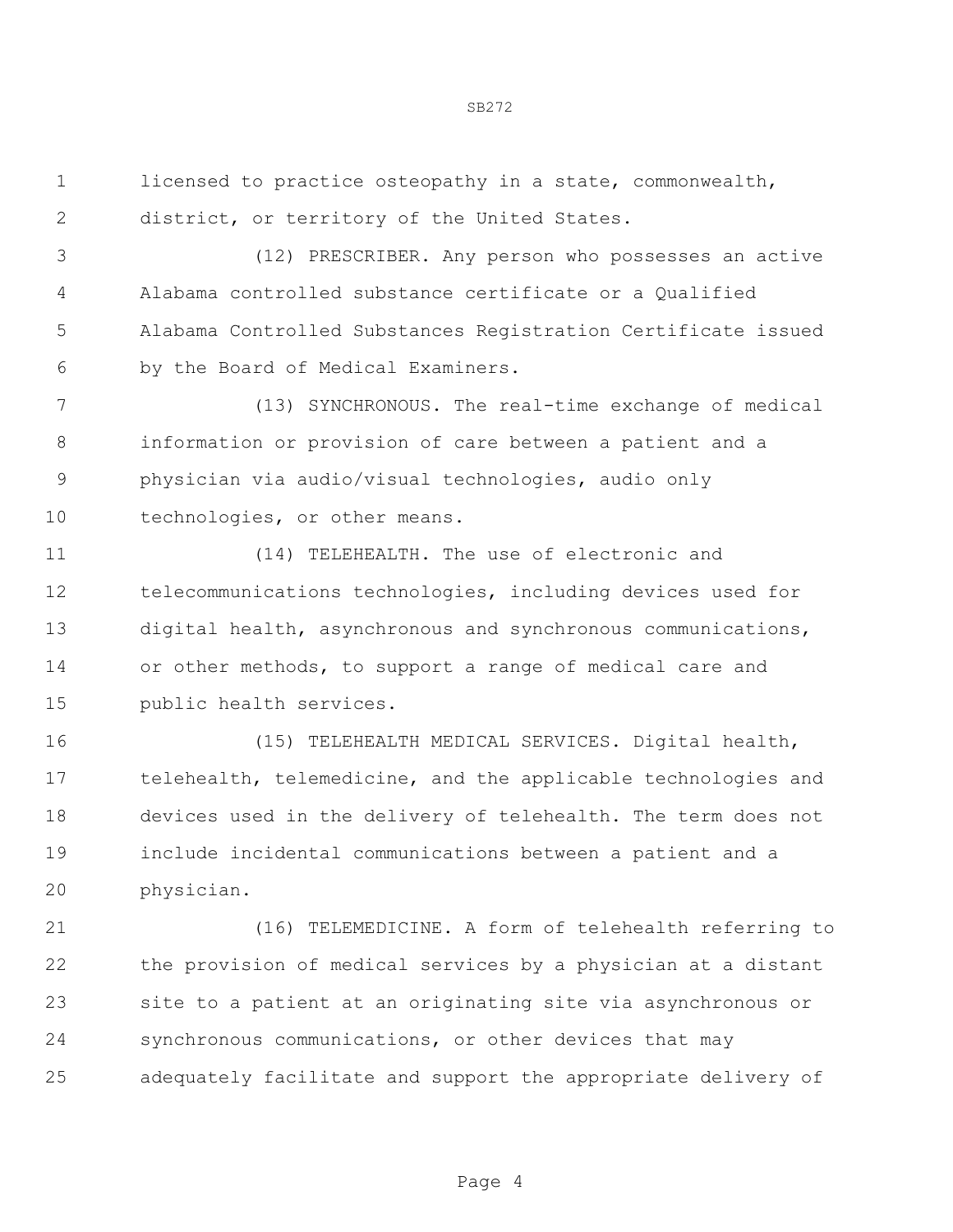care. The term includes digital health, but does not include incidental communications between a patient and a physician.

 $\sqrt{34-24-702}$ .

 (a) Physicians who engage in the provision of telehealth medical services to any individual in this state must possess a full and active license to practice medicine or osteopathy issued by the Medical Licensure Commission.

 (b) Notwithstanding subsection (a), a physician who engages in the provision of telehealth medical services to any individual in this state is not required to possess a license issued by the Medical Licensure Commission, if either of the following apply:

 (1) The services are provided on an irregular or infrequent basis. The term "irregular or infrequent" refers to telehealth medical services occurring less than 10 days in a calendar year or involving fewer than 10 patients in a calendar year.

 (2) The services are provided in consultation, as further provided by Section 34-24-74, with a physician licensed to practice medicine or osteopathy in this state.

 (c) A violation of this article shall constitute the unauthorized practice of medicine.

 (d) Nothing in this article shall be interpreted to limit or restrict the Board of Medical Examiners' or Medical Licensure Commission's authority to regulate, revoke, suspend,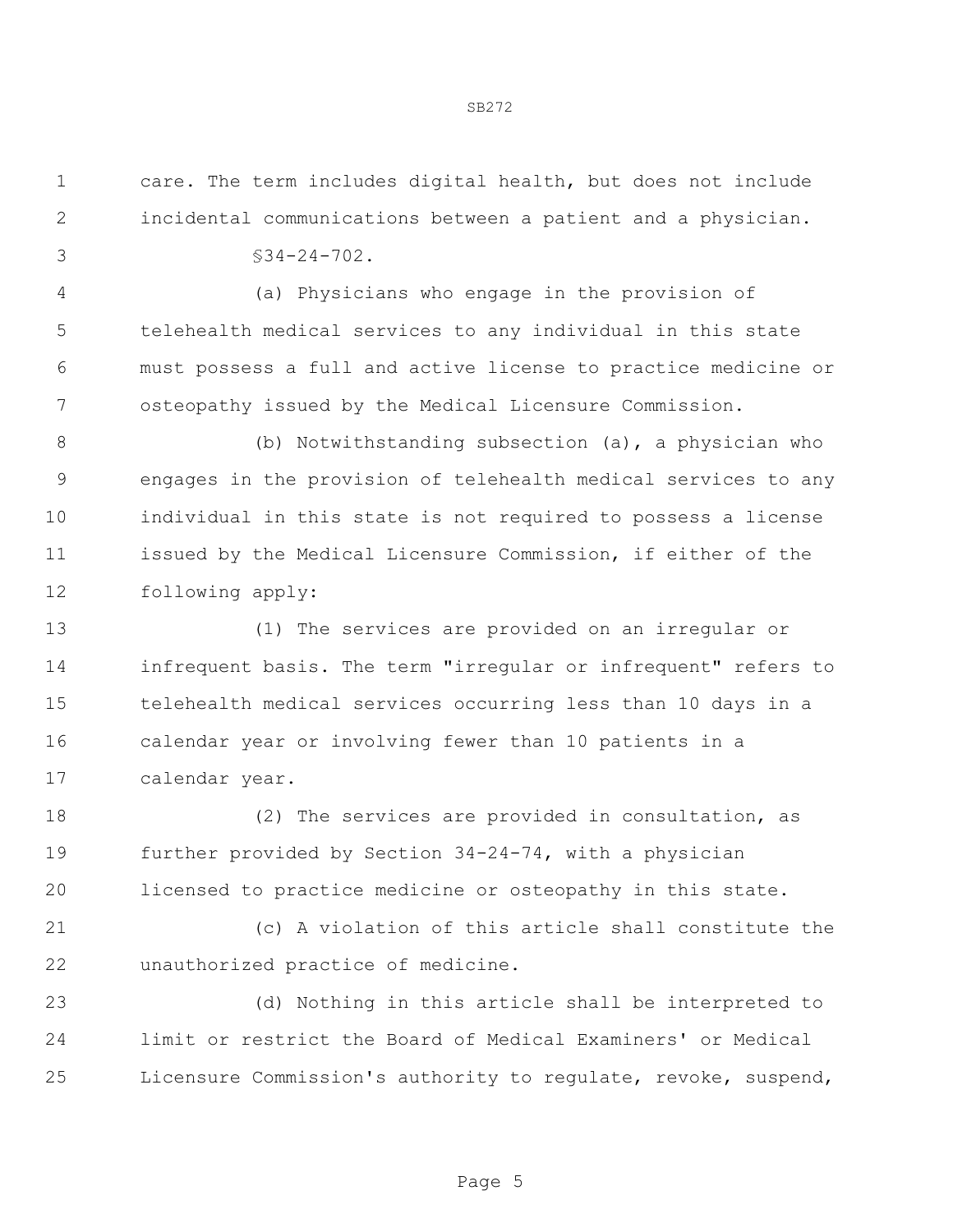sanction, or otherwise discipline any physician licensed to practice in this state who violates the provisions of this chapter, the provisions relating to the regulation of manufacture and distribution of controlled substances, as provided by Sections 20-2-50 through 20-2-58, or the administrative rules of the Board of Medical Examiners or the Medical Licensure Commission while engaging in the practice of 8 medicine within this or any other state.

 (e) Nothing in this article shall be construed to apply to or to restrict the provision of health-related services via telehealth by a health care provider other than a physician, provided that those health-related services are within the scope of practice of the health care professional licensed in Alabama.

15 §34-24-703.

 (a) A physician providing telehealth medical services shall owe to the patient the same duty to exercise 18 reasonable care, diligence, and skill as would be applicable if the service or procedure were provided in person. Telehealth medical services shall be governed by the Medical Liability Act of 1987, codified in Sections 6-5-540 through 6-5-552, and shall be subject to the exclusive jurisdiction and venue of the circuit courts of the State of Alabama, regardless of the citizenship of the parties.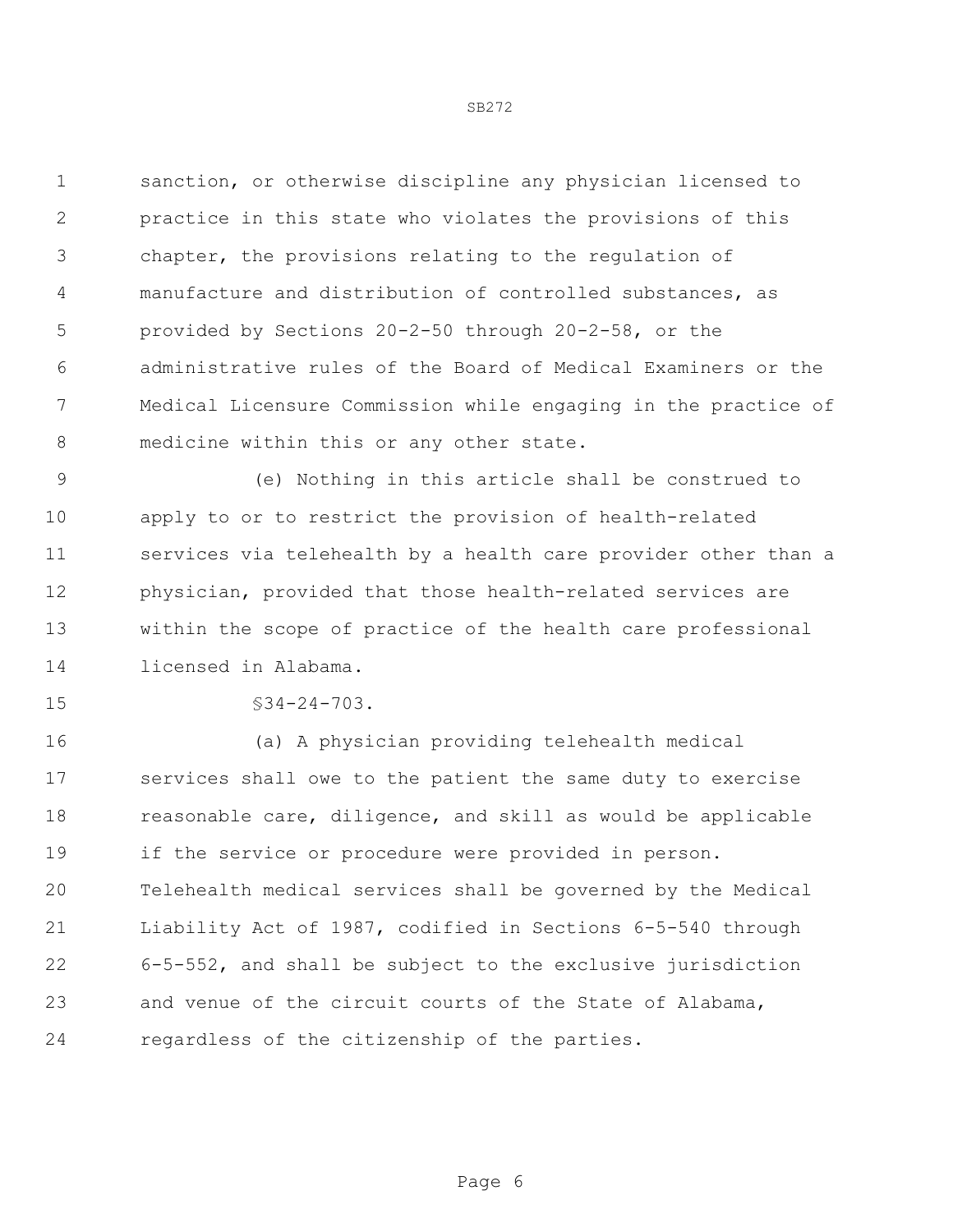(b) A physician practicing telemedicine shall do all of the following, if such action would otherwise be required in the provision of the same service if delivered in-person:

 (1) Establish a diagnosis through the use of acceptable medical practices, which may include, but not be limited to, taking a patient history, a mental status examination, a physical examination, disclosure and evaluation of underlying conditions, and any diagnostic and laboratory testing.

 (2) Disclose any diagnosis and the evidence for the diagnosis, and discuss the risks and benefits of treatment options.

 (3) Provide a visit summary to the patient and, if needed, inform the patient of the availability of, or how to obtain, appropriate follow-up and emergency care.

 (c) The provision of telehealth medical services is deemed to occur at the patient's originating site within this state. A licensed physician providing telehealth medical services may do so at any distant site.

 (d) Telehealth medical services may only be provided following the patient's initiation of a physician-patient relationship, or pursuant to a referral made by a patient's licensed physician with whom the patient has an established physician-patient relationship, in the usual course of treatment of the patient's existing health condition. The

Page 7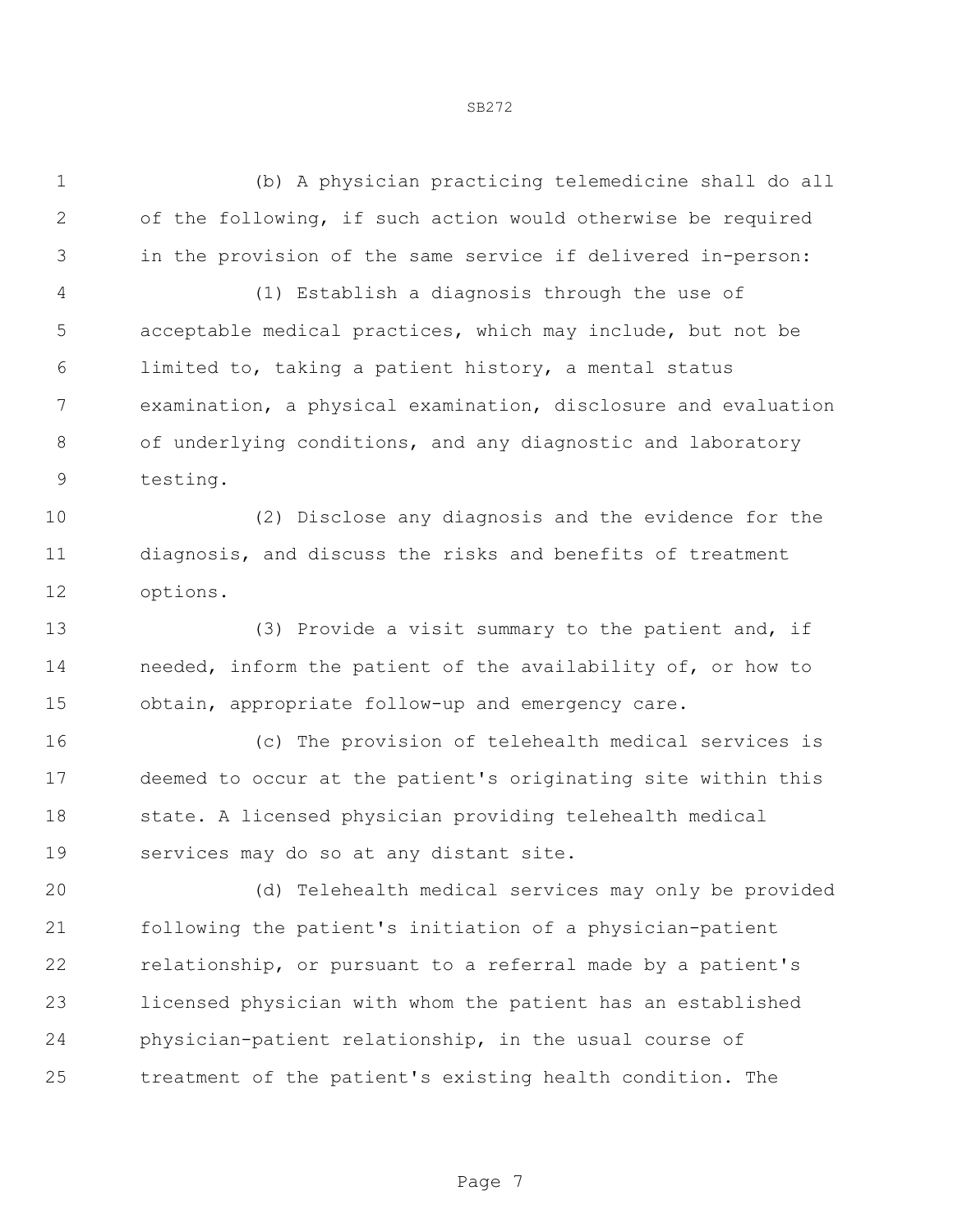physician-patient relationship may be formed without a prior in-person examination.

 (e) Prior to providing any telehealth medical service, the physician, to the extent possible, shall do all of the following:

(1) Verify the identity of the patient.

 (2) Require the patient to identify his or her physical location, including the city and state.

 (3) Disclose to the patient the identity and credentials of the physician and any other applicable personnel.

 (4) Obtain the patient's consent for the use of telehealth as an acceptable mode of delivering health care services, including, but not limited to, consent for the mode of communication used and its limitations. Acknowledgment of consent shall be documented in the patient's medical record.

 (f)(1) If a physician or practice group provides telehealth medical services more than four times in a 12-month period to the same patient for the same medical condition without resolution, the physician shall do either of the following:

 a. See the patient in person within a reasonable amount of time, which shall not exceed 12 months.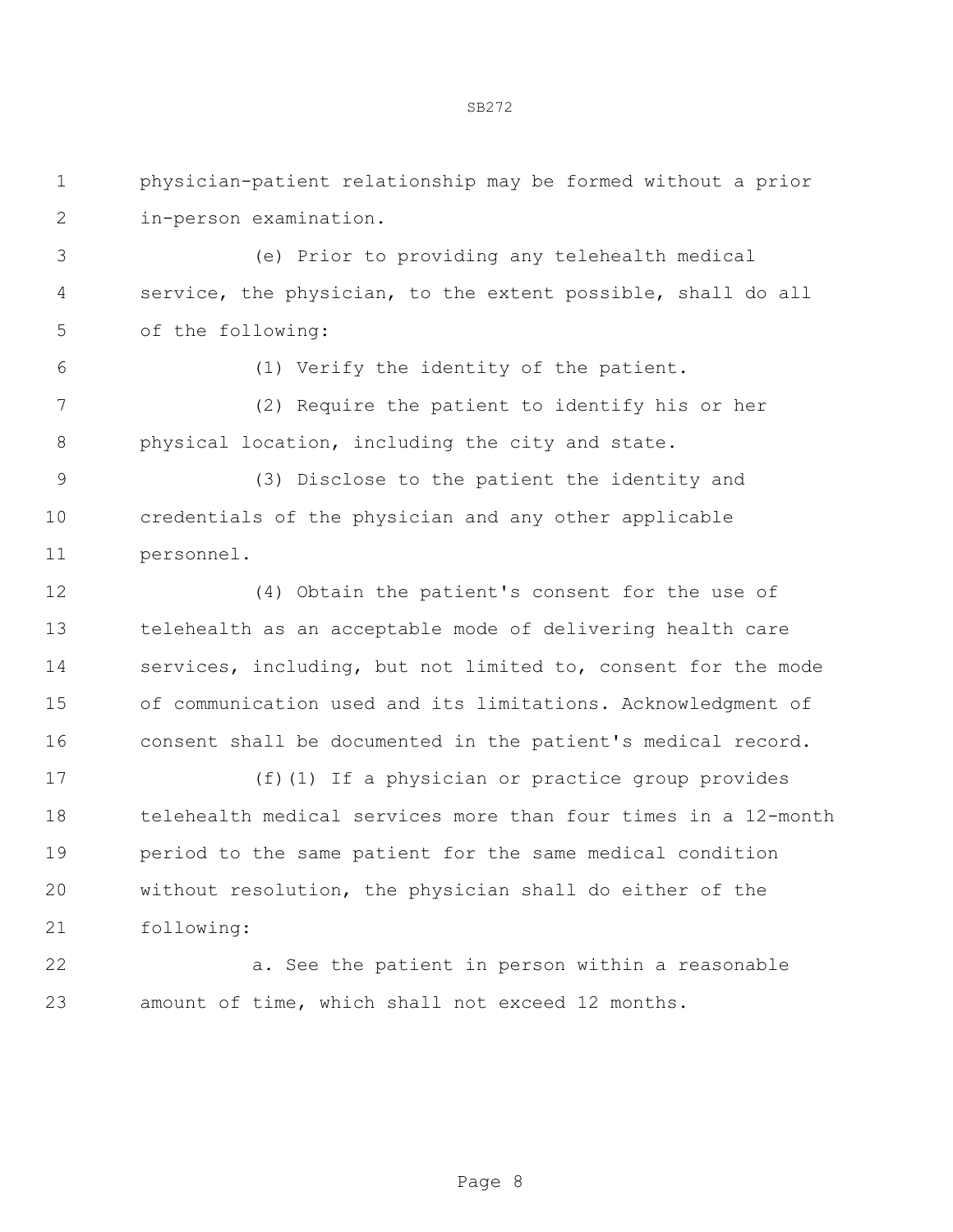1 b. Appropriately refer the patient to a physician who can provide the in-person care within a reasonable amount of time, which shall not exceed 12 months. (2)a. For the purposes of this section, each pregnancy for a woman shall be considered a separate or new condition. 7 b. For the purposes of this subsection, the term "practice group" shall mean, at a minimum, a group of providers who have access to the same medical records. c. The Board of Medical Examiners, by rule or otherwise, may provide for exemptions to the requirement contained in subdivision (1) that are no more restrictive than the provisions of this article. (3) The provision of telehealth medical services that includes video communication to a patient at an originating site with the in-person assistance of a person licensed by the Board of Medical Examiners or by the Board of Nursing pursuant to Chapter 21 of Title 34 of the Code of Alabama 1975, shall constitute an in-person visit for the purposes of this subsection. (4) This section does not apply to the provision of

 telehealth medical services provided by a physician in active consultation with another physician who is providing in-person care to a patient.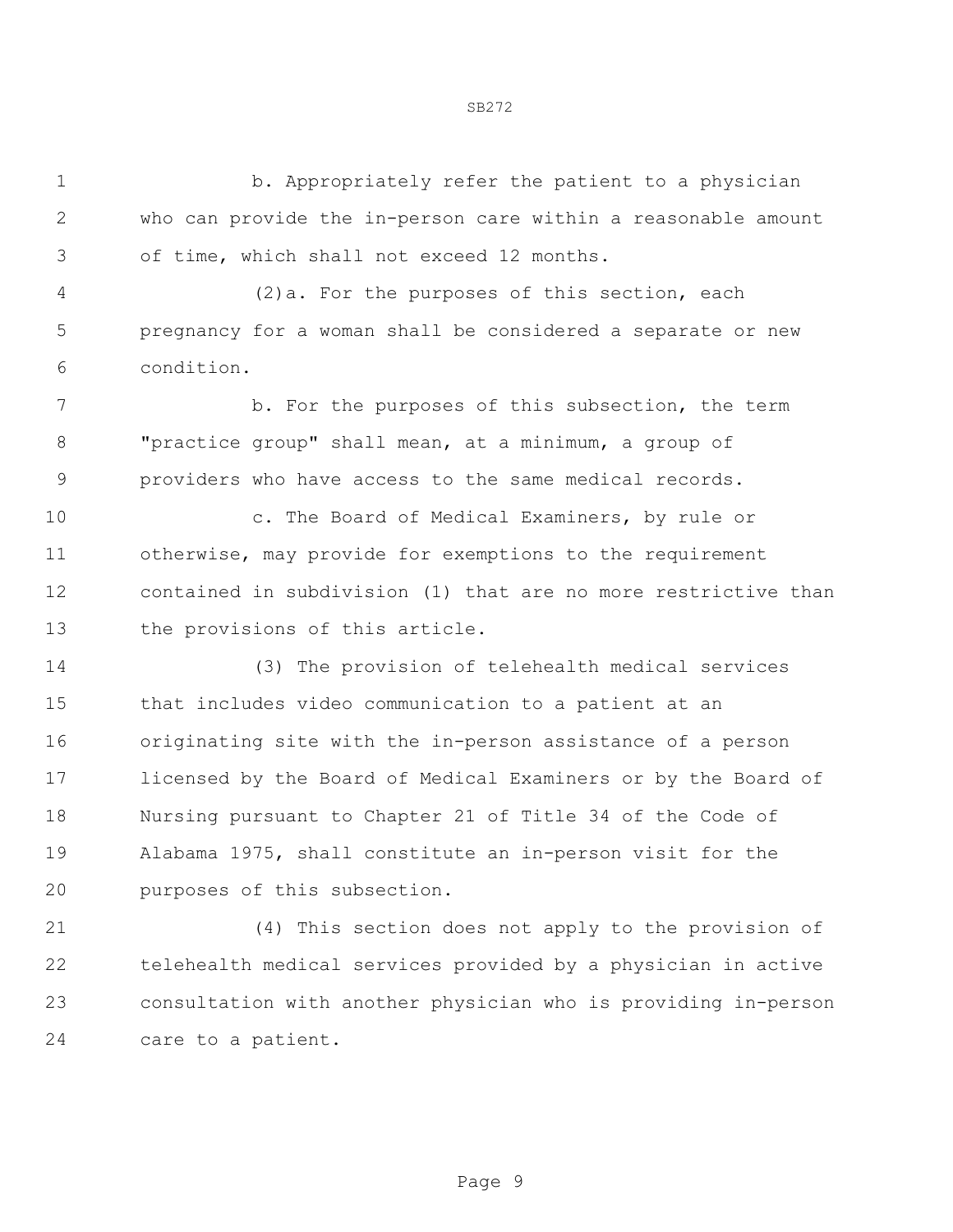(5) This section shall not apply to the provision of mental health services as defined in Section 22-50-1.

 $$34-24-704.$ 

 (a) A prescriber may prescribe a legend drug, medical supplies, or a controlled substance to a patient as a result of a telehealth medical service if the prescriber is authorized to prescribe the drug, supplies, or substance under applicable state and federal laws. To be valid, a prescription must be issued for a legitimate medical purpose by a prescriber acting in the usual course of his or her professional practice.

 (b)(1) A prescription for a controlled substance may only be issued as a result of telehealth medical services if each of the following apply:

 a. The telehealth visit includes synchronous audio or audio-visual communication using HIPAA compliant equipment with the prescriber responsible for the prescription.

 b. The prescriber has had at least one in-person encounter with the patient within the preceding 12 months.

 c. The prescriber has established a legitimate medical purpose for issuing the prescription within the preceding 12 months.

 (2) This subsection shall not apply in an in-patient setting.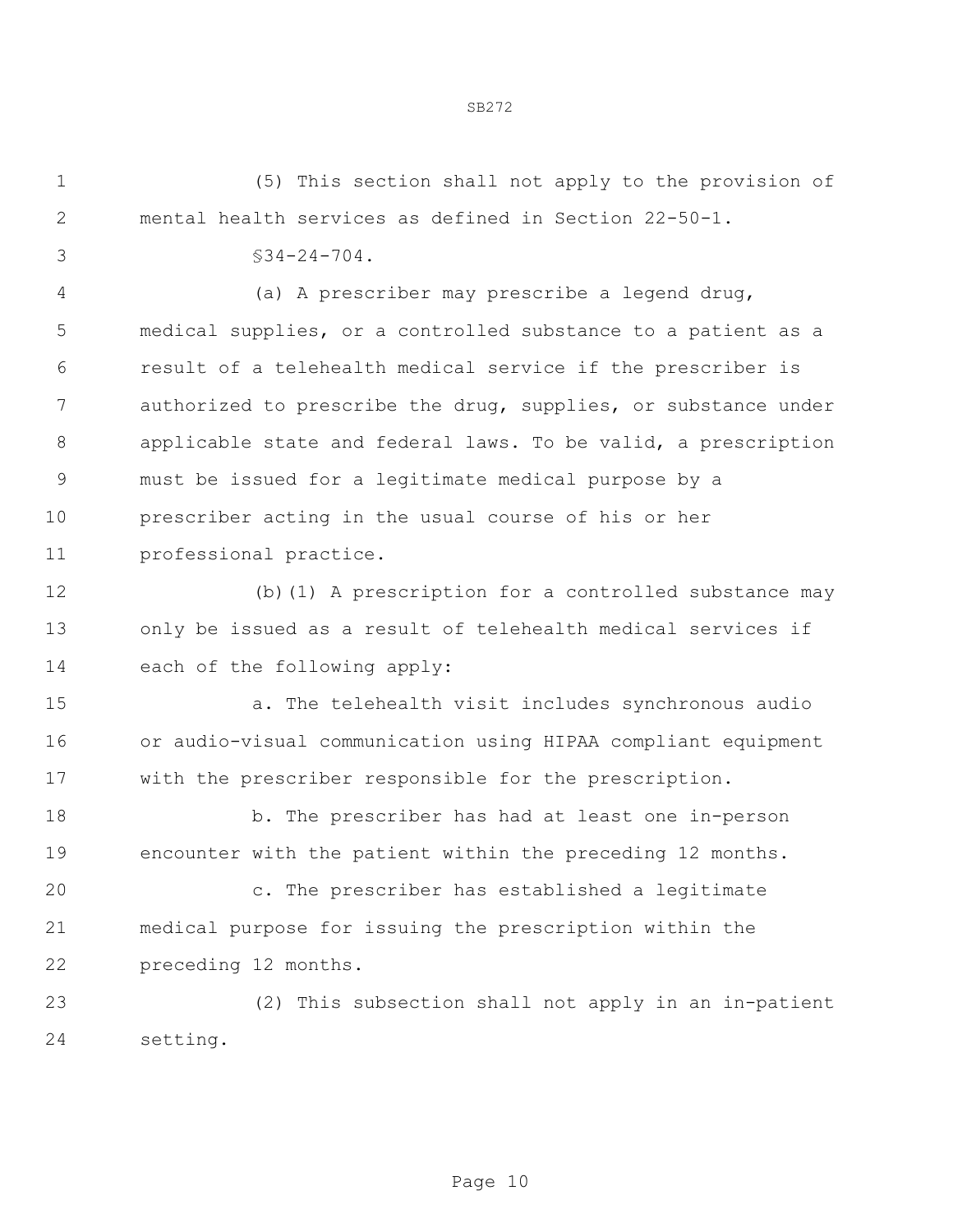(c) A physician shall be exempt from the requirements of subsection (b) and may issue a prescription for a controlled substance to a patient if the prescription is for the treatment of a patient's medical emergency, as further defined by rule by the Board of Medical Examiners and the Medical Licensure Commission.

7 §34-24-705.

8 (a) A physician who provides a telehealth medical service shall comply with all federal and state laws and regulations applicable to the provision of telehealth medical services, including the Health Insurance Portability and Accountability Act (HIPAA), and shall use devices and technologies in compliance with these laws, rules, and regulations. A physician who provides telehealth medical services shall also take reasonable precautions to protect the 16 privacy and security of all verbal, visual, written, and other communications involved in the delivery of telehealth medical services.

 (b) A physician who provides a telehealth medical service shall maintain complete and accurate medical records in accordance with rules of the Board of Medical Examiners and the Medical Licensure Commission, must have access to the patient's medical records, and must be able to produce the records upon demand by the patient, the Board of Medical Examiners, or the Medical Licensure Commission.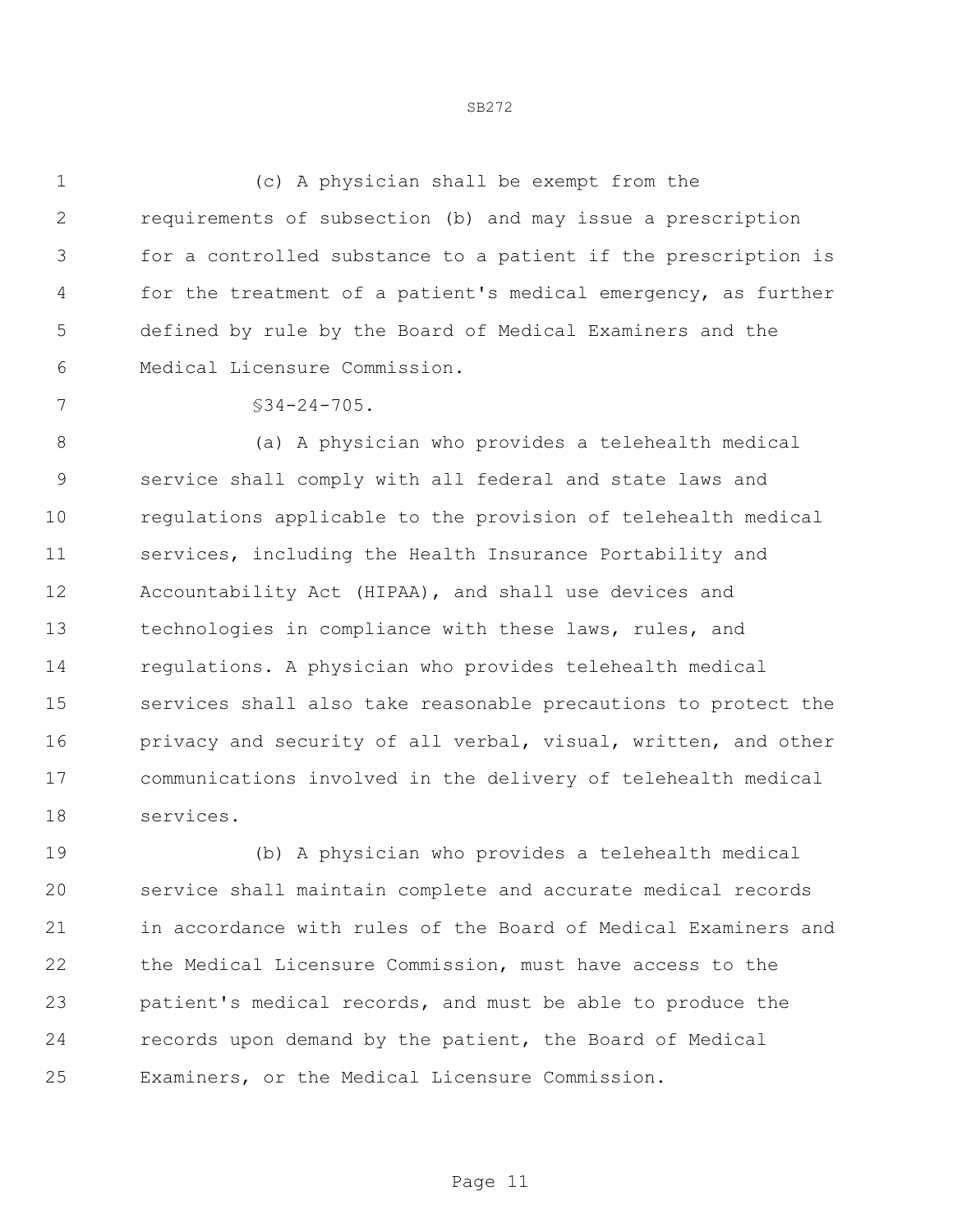(c) Rules adopted by the Board of Medical Examiners and the Medical Licensure Commission shall set standards for the creation, retention, and distribution of medical records pursuant to the delivery of telehealth medical services.  $5 \times 34 - 24 - 706$ . (a) The Board of Medical Examiners and the Medical Licensure Commission may adopt rules regulating the provision 8 of telehealth medical services by physicians in this state, even if the rules displace competition. (b) Rules adopted by the Board of Medical Examiners and the Medical Licensure Commission shall promote quality care, prevent fraud, waste, and abuse, and ensure that physicians provide adequate supervision of health professionals who aid in providing telehealth medical services. (c) Other than as set forth in this article, the authority of the Board of Medical Examiners and the Medical Licensure Commission to regulate physicians providing telehealth medical services shall be the same as the authority of the Board of Medical Examiners and the Medical Licensure Commission to regulate physicians providing services in person. 23 §34-24-707.

 (a) This article, and the rules adopted by the Board of Medical Examiners and the Medical Licensure Commission,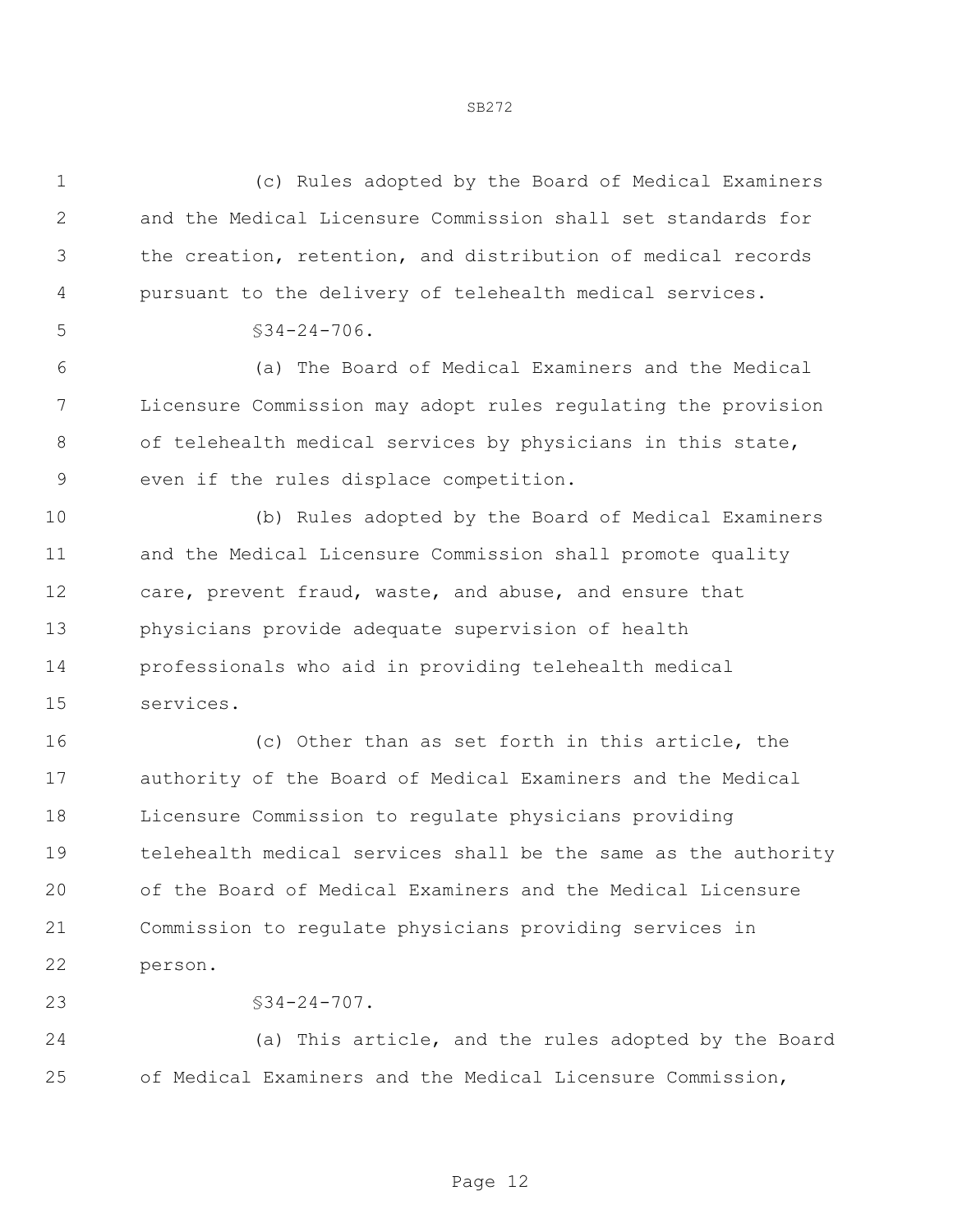shall apply only to the provision of telehealth medical services by physicians to individuals located in this state.

 (b) The Board of Medical Examiners, the Medical Licensure Commission, and its officers, agents, representatives, employees, and directors thereof, shall be considered to be acting pursuant to clearly expressed state policy as established in this act and under the active supervision of the state. The boards, agencies, and individuals in this section shall not be subject to state or federal antitrust laws while acting in the manner provided in this section.

 Section 2. Article 10, comprised of Sections 34-24-500 through 34-24-508, of Chapter 24 of Title 34, Code of Alabama 1975, relating to the licensing of the practice of medicine and osteopathy across state lines, is repealed.

 Section 3. This act shall become effective 90 days following its passage and approval by the Governor, or its otherwise becoming law.